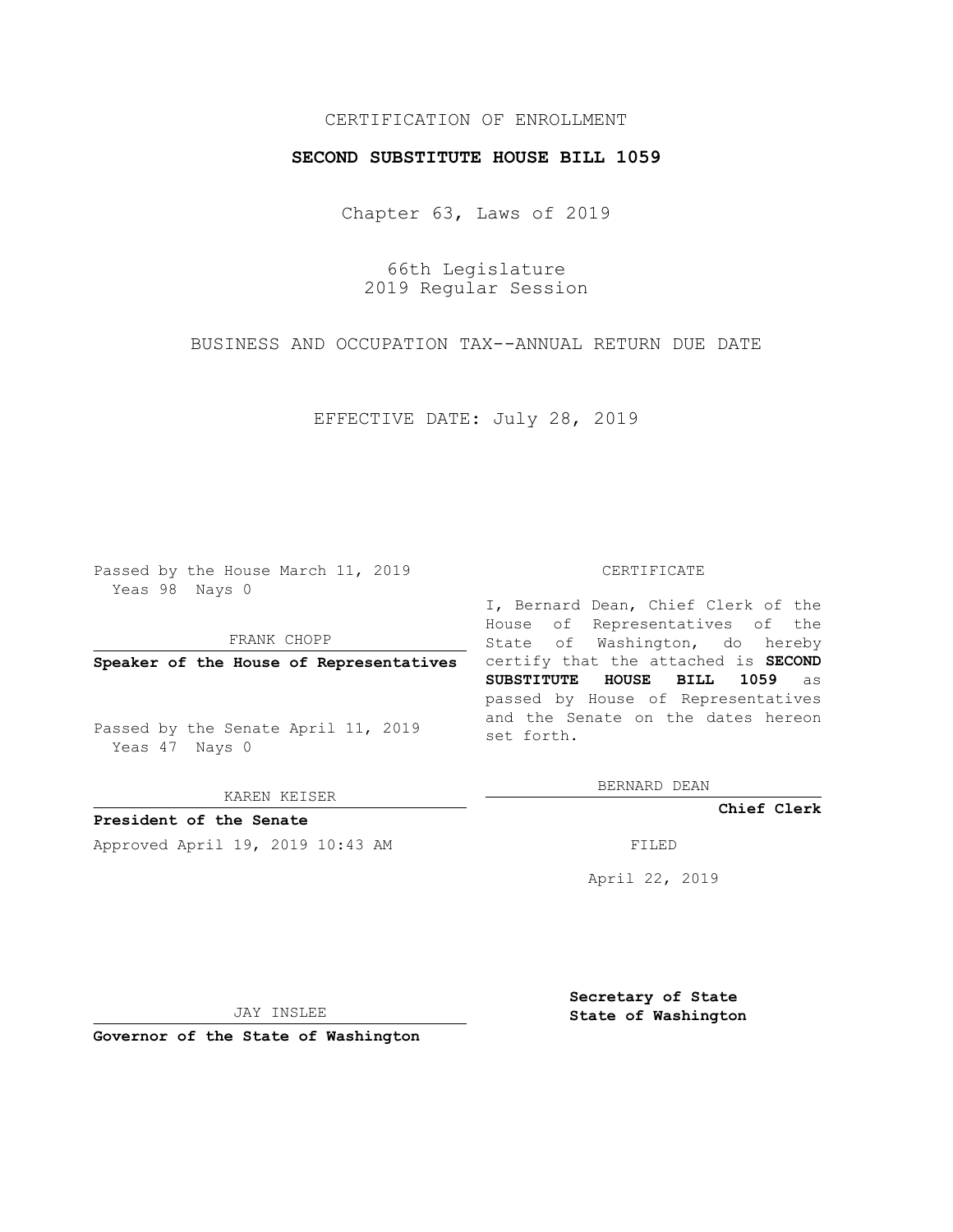## **SECOND SUBSTITUTE HOUSE BILL 1059**

Passed Legislature - 2019 Regular Session

# **State of Washington 66th Legislature 2019 Regular Session**

**By** House Appropriations (originally sponsored by Representatives Van Werven, Kraft, Kilduff, Chambers, Eslick, Vick, and Leavitt)

READ FIRST TIME 02/28/19.

 AN ACT Relating to extending the business and occupation tax return filing due date for annual filers; amending RCW 82.32.045 and 3 35.102.070; and creating new sections.

BE IT ENACTED BY THE LEGISLATURE OF THE STATE OF WASHINGTON:

 NEW SECTION. **Sec. 1.** The legislature finds that the filing of an annual excise tax return by January 31st can be a hardship for those many taxpayers, including self-employed taxpayers, who must wait to receive a 1099 form. Therefore, some state taxpayers do not receive the information they need to accurately file their taxes until on or shortly after the current state filing deadline. The legislature finds that it is an unnecessary burden on taxpayers, and 12 an inefficient use of state time and resources, to require them to file their return under the current timeline using the best information available to them and then subsequently amend their return at a later date. The legislature intends to address this by extending the deadline for taxpayers who qualify to be annual filers.

 **Sec. 2.** RCW 82.32.045 and 2010 1st sp.s. c 23 s 1103 are each 18 amended to read as follows:

 (1) Except as otherwise provided in this chapter, payments of the taxes imposed under chapters 82.04, 82.08, 82.12, 82.14, and 82.16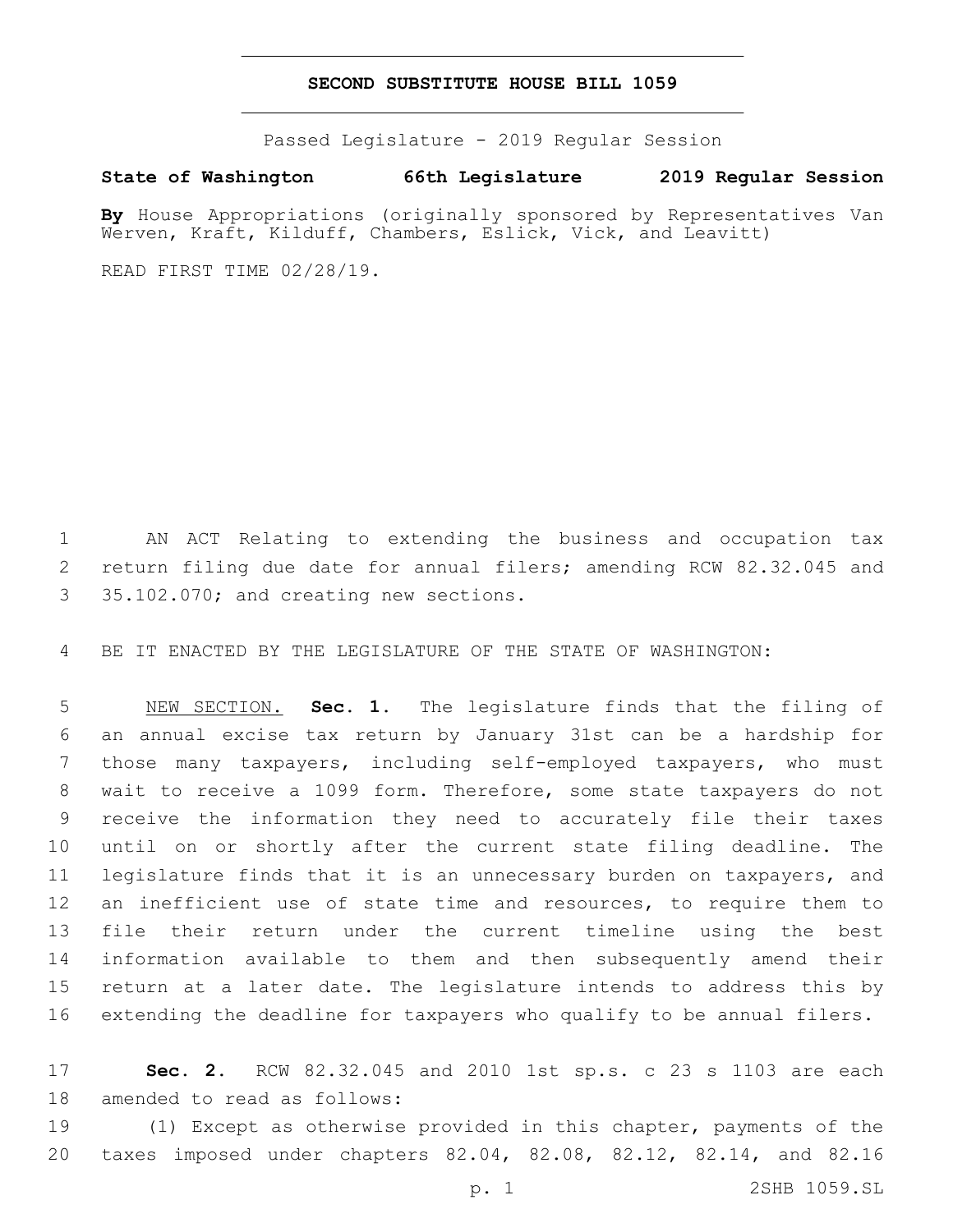RCW, along with reports and returns on forms prescribed by the department, are due monthly within twenty-five days after the end of 3 the month in which the taxable activities occur.

 (2) The department of revenue may relieve any taxpayer or class of taxpayers from the obligation of remitting monthly and may require the return to cover other longer reporting periods, but in no event may returns be filed for a period greater than one year. Except as provided in subsection (3) of this section, for these taxpayers, tax payments are due on or before the last day of the month next succeeding the end of the period covered by the return.

 (3) For annual filers, tax payments, along with reports and 12 returns on forms prescribed by the department, are due on or before April 15th of the year immediately following the end of the period 14 covered by the return.

 (4) The department of revenue may also require verified annual returns from any taxpayer, setting forth such additional information as it may deem necessary to correctly determine tax liability.

 $((44))$  (5) Notwithstanding subsections (1) and (2) of this section, the department may relieve any person of the requirement to 20 file returns if the following conditions are met:

 (a) The person's value of products, gross proceeds of sales, or gross income of the business, from all business activities taxable 23 under chapter 82.04 RCW, is less than:

(i) Twenty-eight thousand dollars per year; or

 (ii) Forty-six thousand six hundred sixty-seven dollars per year for persons generating at least fifty percent of their taxable amount from activities taxable under RCW 82.04.255, 82.04.290(2)(a), and 28 82.04.285;

 (b) The person's gross income of the business from all activities taxable under chapter 82.16 RCW is less than twenty-four thousand 31 dollars per year; and

 (c) The person is not required to collect or pay to the department of revenue any other tax or fee which the department is 34 authorized to collect.

 **Sec. 3.** RCW 35.102.070 and 2003 c 79 s 7 are each amended to read as follows:36

37 A city that imposes a business and occupation tax ((shall)) must allow reporting and payment of tax on a monthly, quarterly, or annual basis. The frequency for any particular person may be assigned at the